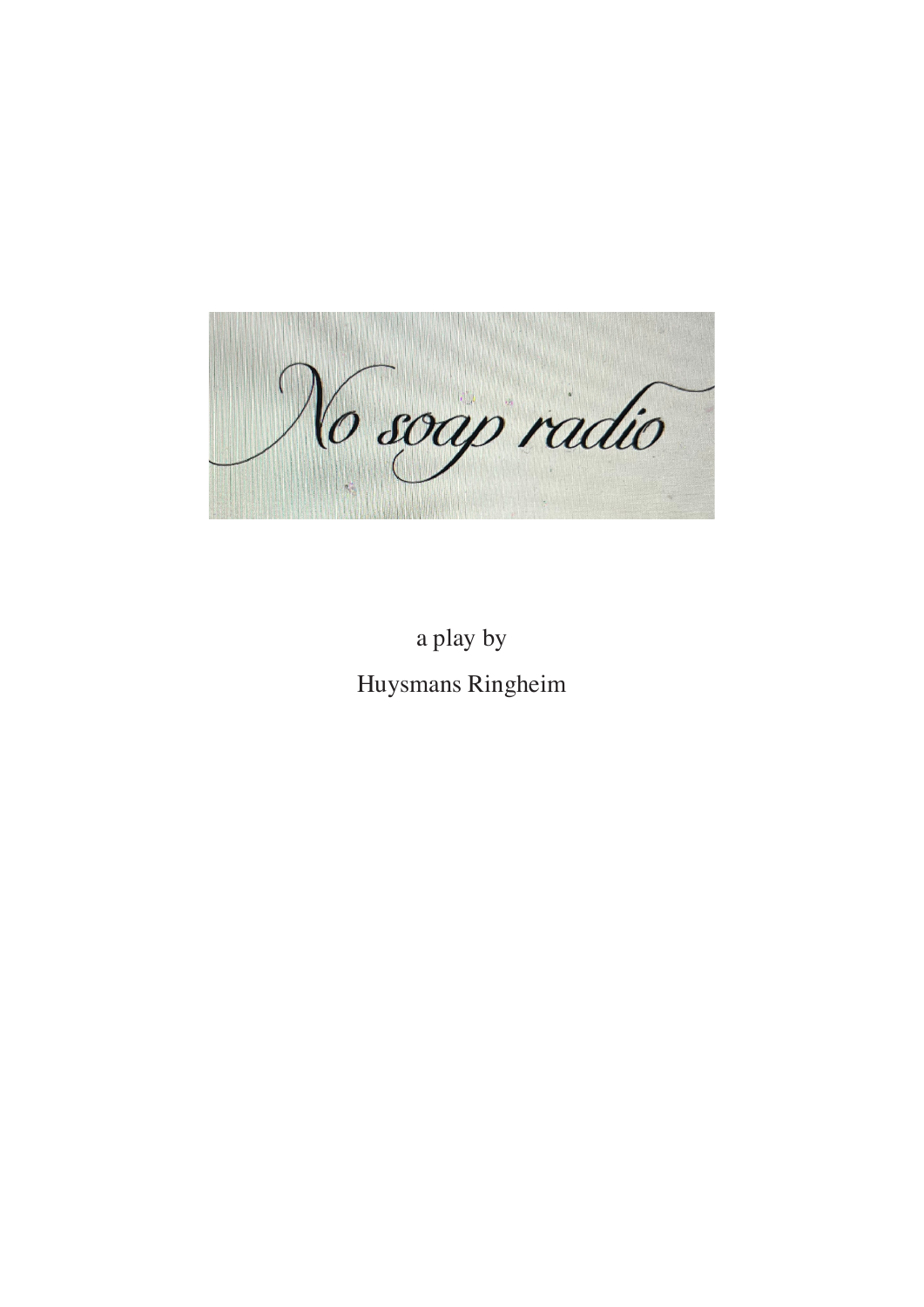Meister Bertram<sup>1</sup>, Jan Haudemann<sup>2</sup>, Elsa von Freytag-Loringhoven<sup>3</sup>, Louis Moe<sup>4</sup>, Amanda Fielding<sup>5</sup>, Matthew Cox<sup>6</sup>, Lance Armstrong<sup>7</sup>, the Le Nain-brothers<sup>8</sup>, Mohamed Hamri<sup>9</sup>, Bokken Lasson<sup>10</sup>, Alina Kabaeva<sup>11</sup>, Pittoni<sup>12</sup>, de Sade<sup>13</sup>, Balzac<sup>14</sup>, Cher<sup>15</sup>, Winona Ryder<sup>16</sup>, Olav Aukrust<sup>17</sup>, Bastien-Lepage<sup>18</sup>, Urban Hjärne<sup>19</sup>, Heywood Jablome<sup>20</sup>, Louise Varèse<sup>21</sup>, Tim Wendelboe<sup>22</sup>, Meyerhold<sup>23</sup>, Carl August Ehrensvärd<sup>24</sup>, Martha Stewart<sup>25</sup>, Mike «The Situation»<sup>26</sup>, King Solomon<sup>27</sup>, Alexandre Dumas<sup>28</sup>, Han Van Meegeren<sup>29</sup> and a few other nobodies sits in, and stands around a bath tub. A rather large one, that is. In reality, it looks more like a swimming pool, but no one is swimming. Just sitting around, talking, drinking… partying! They're having a *pool party* is what they're doing. There is an outdoor kitchen area with two bar stools. On the counter stands a jug and a tellus globe. Left from, beneath the bath tub patio, is a bench with a handmirror on it and a small fountain in front of it. The sun-beds have been trashed during the drunken frenzy and a Queen-sized mattress has been dragged outside, serving as temporary replacement. There is also a waterslide.

Everyone is drunk and sunburned, but otherwise as we usually imagine them. Except! Each character is a severely overweight, vulgar, gluttonous, ugly, grandiose, dishonest, stupid, jejune, voracious, greedy and cruel version of themselves. What a time to be alive!

The stage lights up.

Ehrensvärd is manspreading on the kitchen counter, pouring Masseto mixed with Coca-Cola from a jug into Winona's, Cher's, the Baroness' and his own cup. The light dims and the spotlight is set on them as we jump into the swede's vibrant monologue in medias res.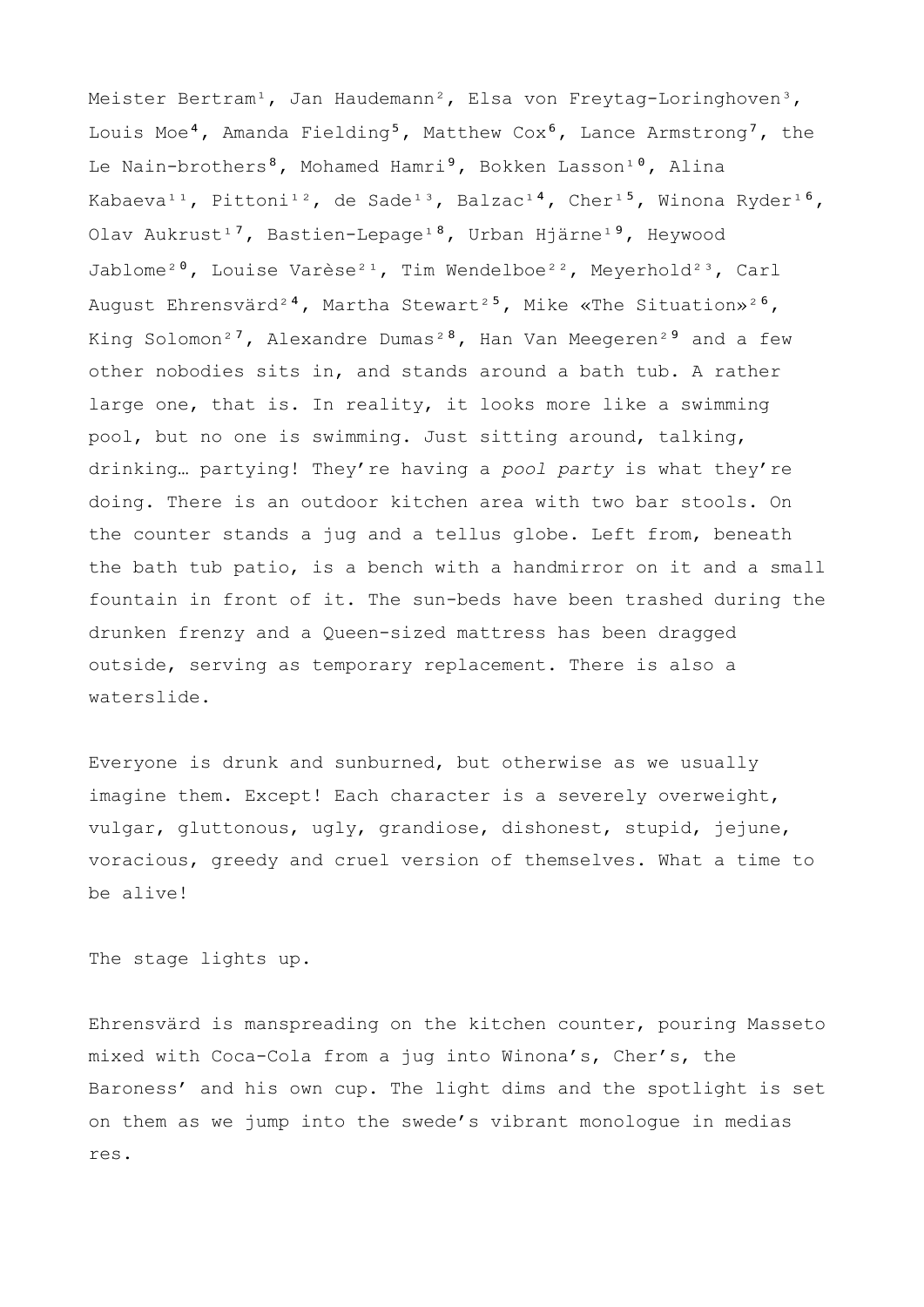«Life seeks constantly to set up norms, you know? It longs for a state of rest, strives for the natural, så att säga. And so we see the rise of systems which, above all else, serve to support and fortify order, in the sense of the accustomed norm and the state of inactivity within this norm. Life wishes not to live but to rest. You know? It strives not for activity but for passivity. For this reason, agreement among the dynamic or static values of the additional element affecting the system is taken for granted, and a *bringing-into-agreement*, så att säga, of the dynamic elements. Systematizing them. Transforming them into static elements, for every system is static, even when it is in movement, whereas every construction is dynamic because it is *on the way,* så att säga, toward a system. You know?»

The girls giggle.

«Yeah..»

«The Situation», Tim Wendelboe and Mohamed Hamri approaches the trio. The girls greets them, smiles and goes for a cool-down swim. Ehrensvärd is in a state of whatever the opposite of a total ego death is.

«Guys, it actually works. This is amazing. They're buying every fucking bit of it. I drop a casual '*Our conception of reality is changeable and depends upon the interplay of those elements of reality which, as they make their appearance, are subject to one kind of distortion or another in the mirror of our consciousness, since our ideas and conceptions of matter are always distorted*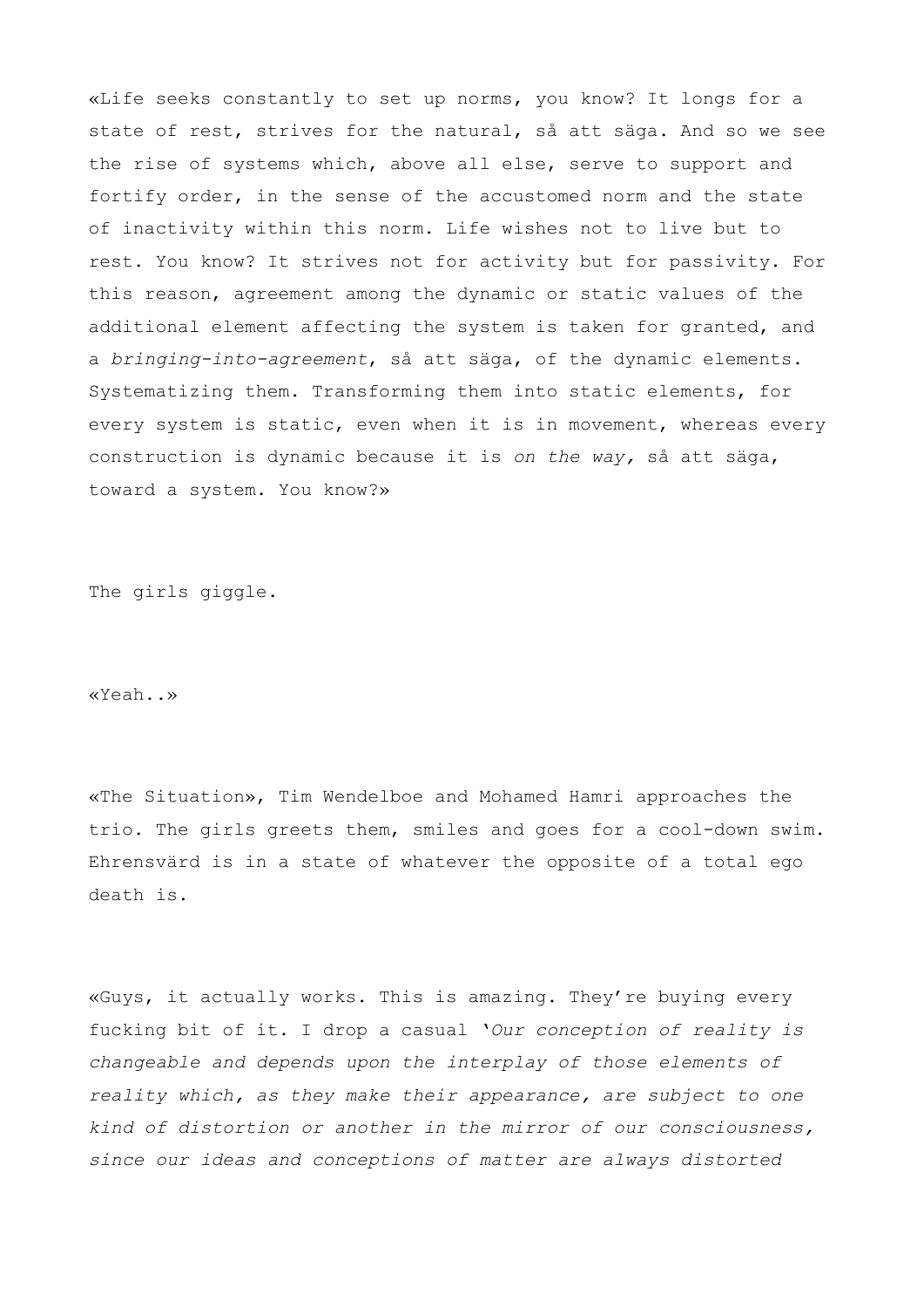*images having not the slightest relation to reality'* and the panties drop with it.»

The guys laugh hysterically.

Wendelboe is visibly nervous. His eyeballs are vibrating, almost falling out of his skull.

Ehrensvärd continues, barely containing an explosive laughter, closer to losing it for each word.

«Matter itself is eternal and immutable. It's insensibility to life, it's lifelessness, så och säga, is unshakeable. The changing element of our consciousness and feeling, in the last analysis, is illusion, which springs from the interplay of distorting reflections of variable, derivative manifestations of reality and which has nothing whatsoever to do with actual matter or even with, like, an alterat-.... Ha ha ha ha ha!»

The guys explode in unison panicked laughter.

Hjärne and Cox is right behind them, by the tellus globe on the kitchen counter, having a deeply engaged and animated one-on-one. The spotlight moves abruptly to their conversation. Cox gesticulates.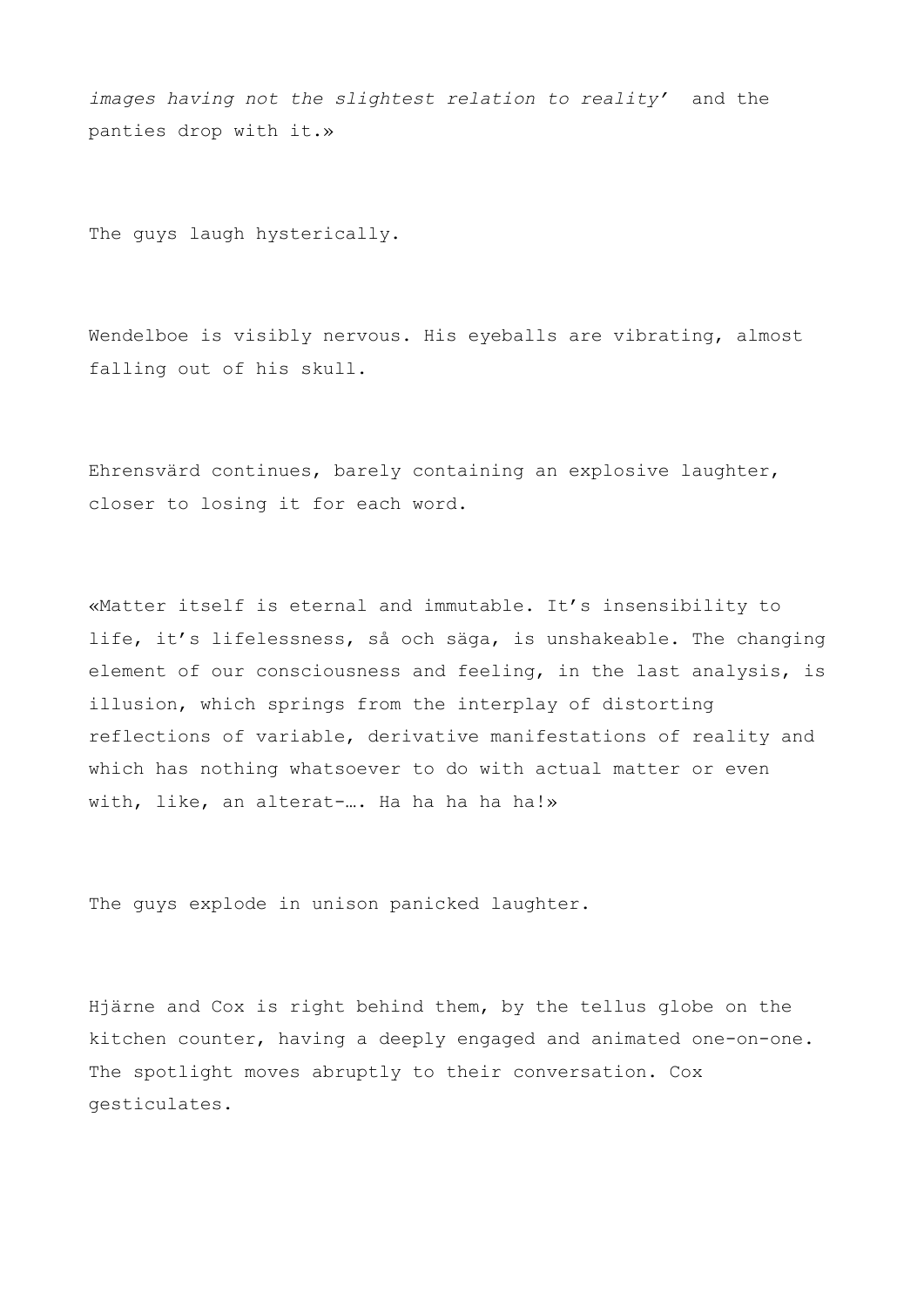«So the idea is, the organization or association or whatever, is called *I.N.V.A.L.I.D/D*, right, so an acronym for *Intersectional Neo-Volcel Association for Lovers In Development/Decay*.»

Hjärne smirks.

«Right? So the key idea or what ever, is that men, actually just beta men, but that's part of the conspiracy, lives in a constant flux between being in sexual development and sexual decay. You aren't getting laid? That's *alright!* It's not because you're a loser or anything, you're just not *ready,* or rather, sex isn't ready for *you.* Either that, or you're simply done with it. You've had your share and want to pursuit other missions in life other than constantly trying to get your noodle wet. So yeah, the structure or what ever, the conspiracy that serves us, the alphas by default, is to cater to the incel *cleverer-than-you*, irony-bros with a sarcastic-protective shield structure in which they pose as *volcels* and distract themselves from their depressing selves by coming together in a sort of performative Virgins Anonymous-like clusterfuck of sarcasm where everyone can be their clever, virgin self. They are lured into giving up - and being happy about it!»

Hjärne is not impressed, but not *unimpressed* either. He smirks, chugs his Banco, and throws his hand around Cox' shoulder.

«I like you.» He says. «You're a character. I like it. Me and you, we make up a good team.»

He burps and tries to focus his gaze on the tellus globe.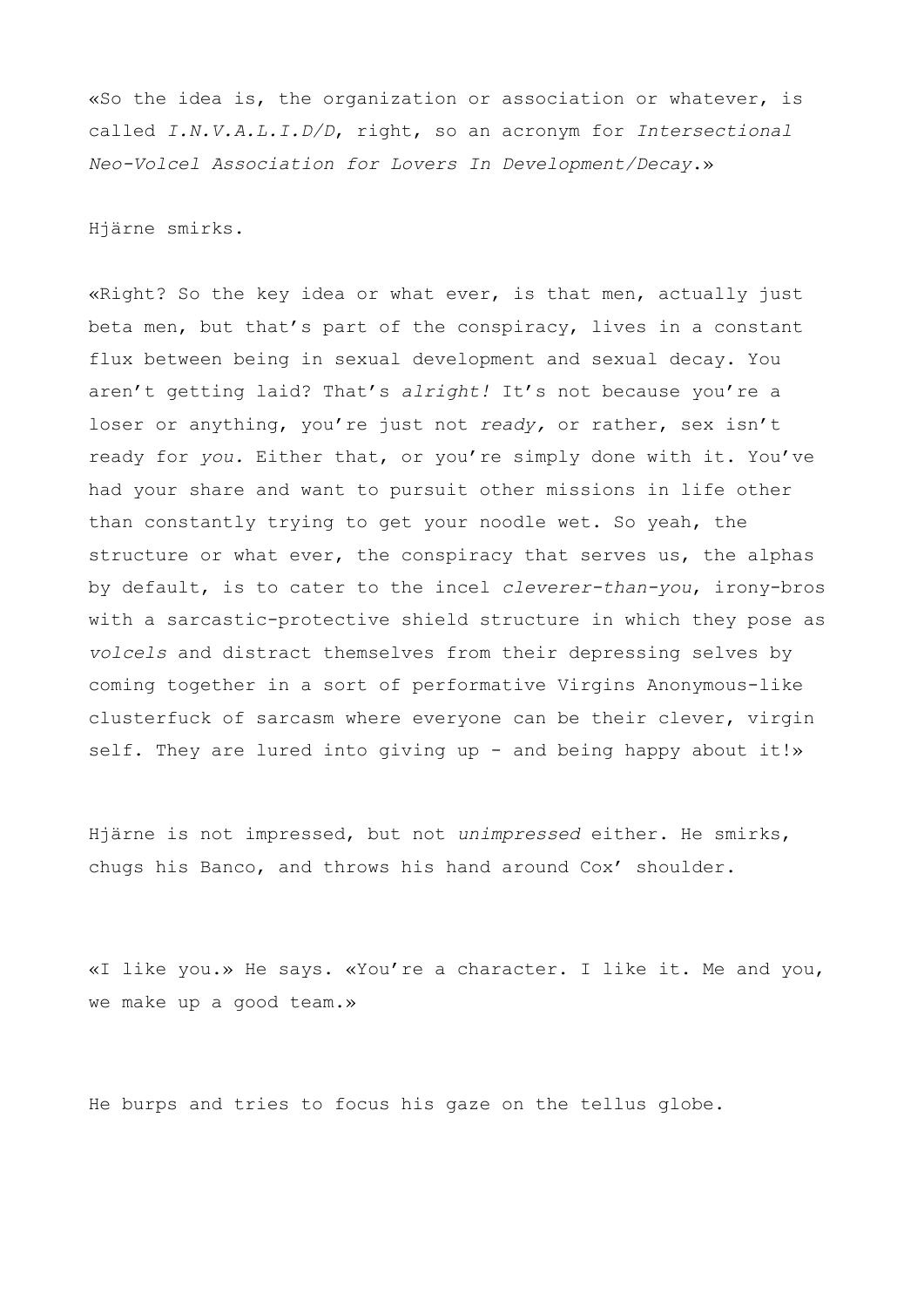«You know… Me and you should go on a trip together. Leave the old lady and the kids behind and disappear for a couple of months.»

Cox is visibly intrigued. Hjärne continues.

«There's a whole world out there for great men like me and yourself to explore and take advantage of! Here, give me your hand.»

Hjärne grabs Cox' arm and fixates it on the tellus globe on the approximate latitude of New York City, seemingly random. Urban Hjärne has always dreamt of The Big Apple.

«There! Spin the globe! Where ever your finger lands, we conquest!»

Cox spins the globe and as it spins, the spotlight shifts to Haudemann and Amanda Fielding, laying on the mattress in the garden, seemingly dazed. Jan mumbles.

«It translates soooo badly to English, but…. It's like, so, you're setting up a joke, right, where one of the subjects have to get past a guardian of some sort. Sneak out of a house or something. Tricking someone. Any kind of action where a disguise of some sort would be obviously convenient! And… So, in Norwegian «løsbart» translates to «solvable», but also to «fake mustache!» So, you see, the punchline is, like, «it's solvable with solvable», but the last «solvable» also means «fake mustache.» Ha ha - it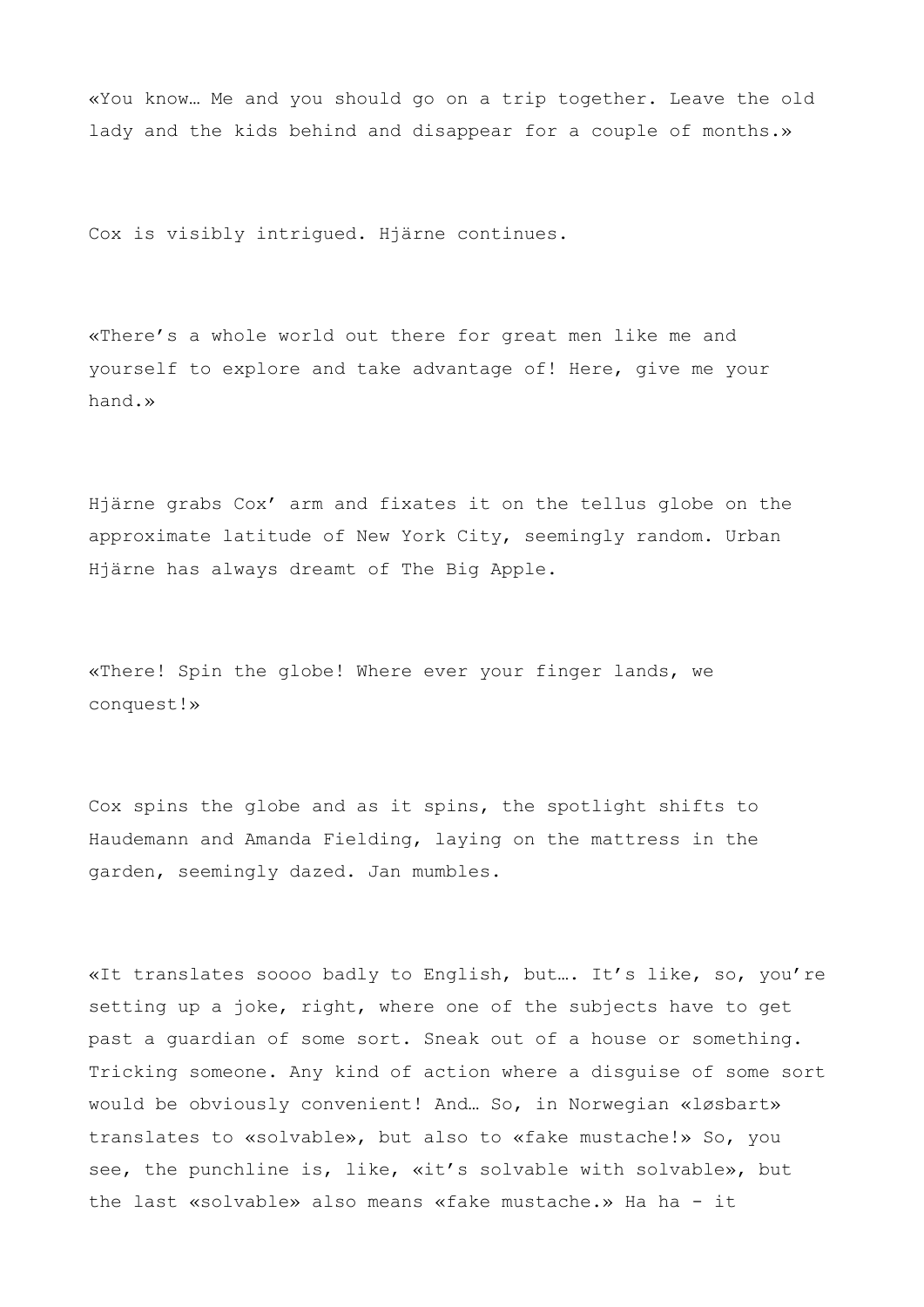translates so badly, but I'm telling you, it's brilliant when it's done by the right performer. It's like The Aristocrats joke, but with an actual, solid, linguistic punchline. The premise is already set, all you have to remember is that little punchline and the stage is yours - fill it with whatever! Ha ha… But hey, so… The whole trepanation thing. Does it work in the dick? The dick head? Extra dick hole for extra flow and harder dicks? Ha ha. Just kidding.»

Amanda smiles, but not at Jan's brilliant joke or at his inappropriate remark. She blinks hard, staring blankly into the afternoon sky. She laughs, then cries for a brief second, then laughs again.

«Absurdity and banality is armwrestling without a clear winner. The volatility of intention versus perception is put at stake! Isn't is so meaningless, Jan? What to do about it? Sometimes, life just feels like one, never-ending hunger strike in the foie gras farm! Nothing comes out of it. Absolutely nothing at all. You know, I had a pet turtle once. We called him Queen Elizabeth, or Liz for short, 'cus he was a picky eater. Did you know the queen only eats corn flakes? Anyways, Liz died suddenly when I decided to move to Italy. You're not supposed to move pet turtles from where they are born. They spend years getting comfortable in a new territory and sometimes, if you move them, they get depressed and just lay down to die.»

Jan sighs. Amanda continues.

«It's like I'm struck by this sudden sense of obviousness. It's so clear to me now. Only he who recognizes that he cannot possess anything, that absolute certainty is unattainable, who completely resigns himself and sacrifices all, who gives everything, who does not know anything, who does not want anything and does not want to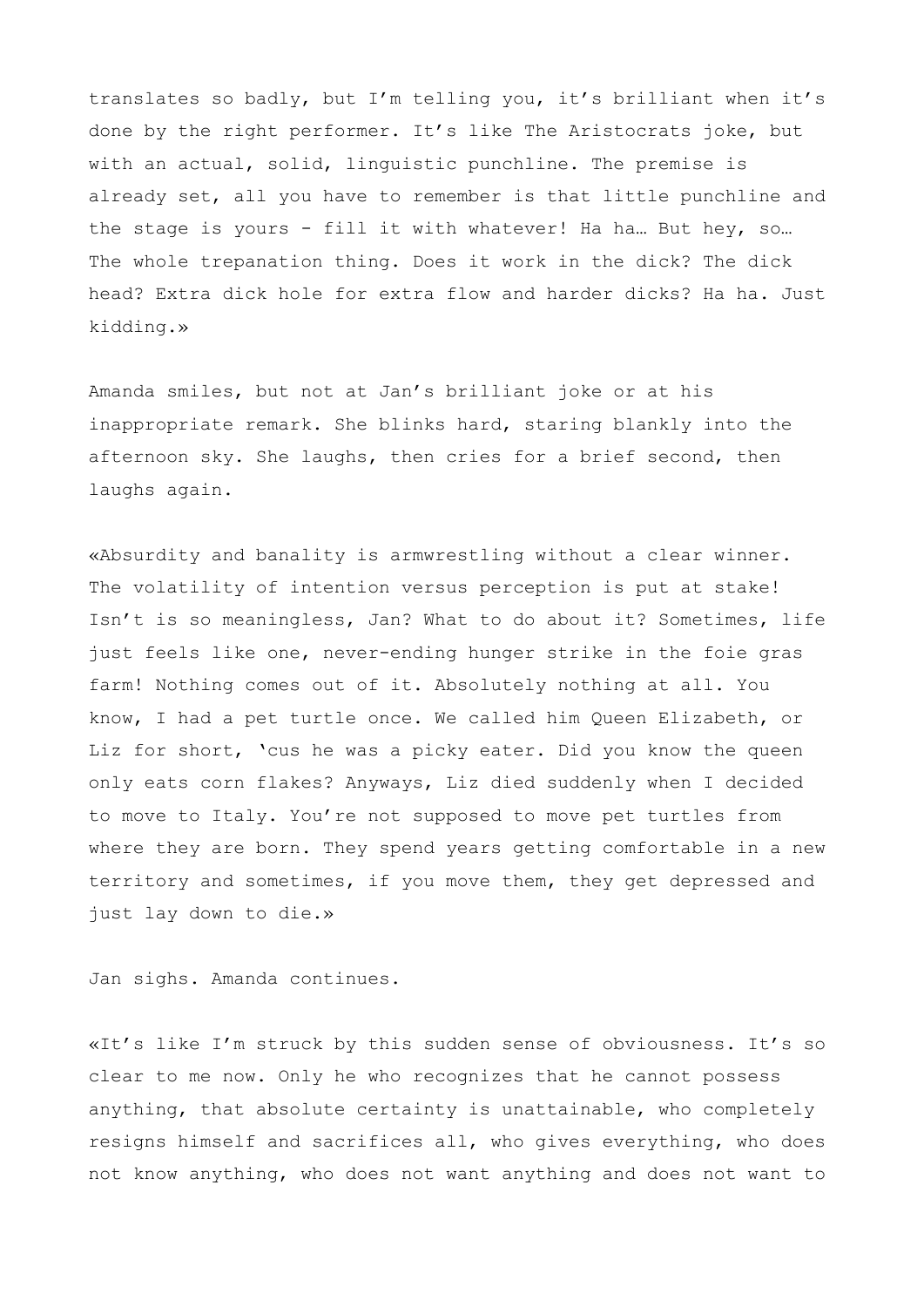know anything, who abandons and neglects everything… He will receive all!»

For a brief minute, we are back in Cox' and Hjärne's conversation. Hjärne is becoming very drunk and is ranting, almost screaming, into Cox's left ear.

"The moment the first optical devices appeared on the scene, like Al-Hasan ibn al-Haitam's camera obscura in the tenth century, you know, Roger Bacon's instruments in the thirteenth, the increasing number of visual prostheses like lenses, astronomic telescopes and so on from the Renaissance on.»

He burps violently without moving his head away from Cox' ear.

«These things profoundly altered the contexts in which mental images were topographically stored and retrieved. The imperative to re-present oneself. The imaging of the imagination which was such a great help in mathematics according to Descartes and which he considered a veritable part of the body. *Veram partem corporis!* Just when we were apparently procuring the means to see further and better the unseen of the universe, we were about to lose what little power we had of imagining it. The telescope, that epitome of the visual prosthesis, projected an image of a world beyond our reach and thus another way of moving about in the world. The logistics of perception inaugurating an unknown conveyance of sight that produced a telescoping of near and far, a phenomenon of acceleration obliterating our experience of distances and dimensions.»

Hjärne, screaming now, continues.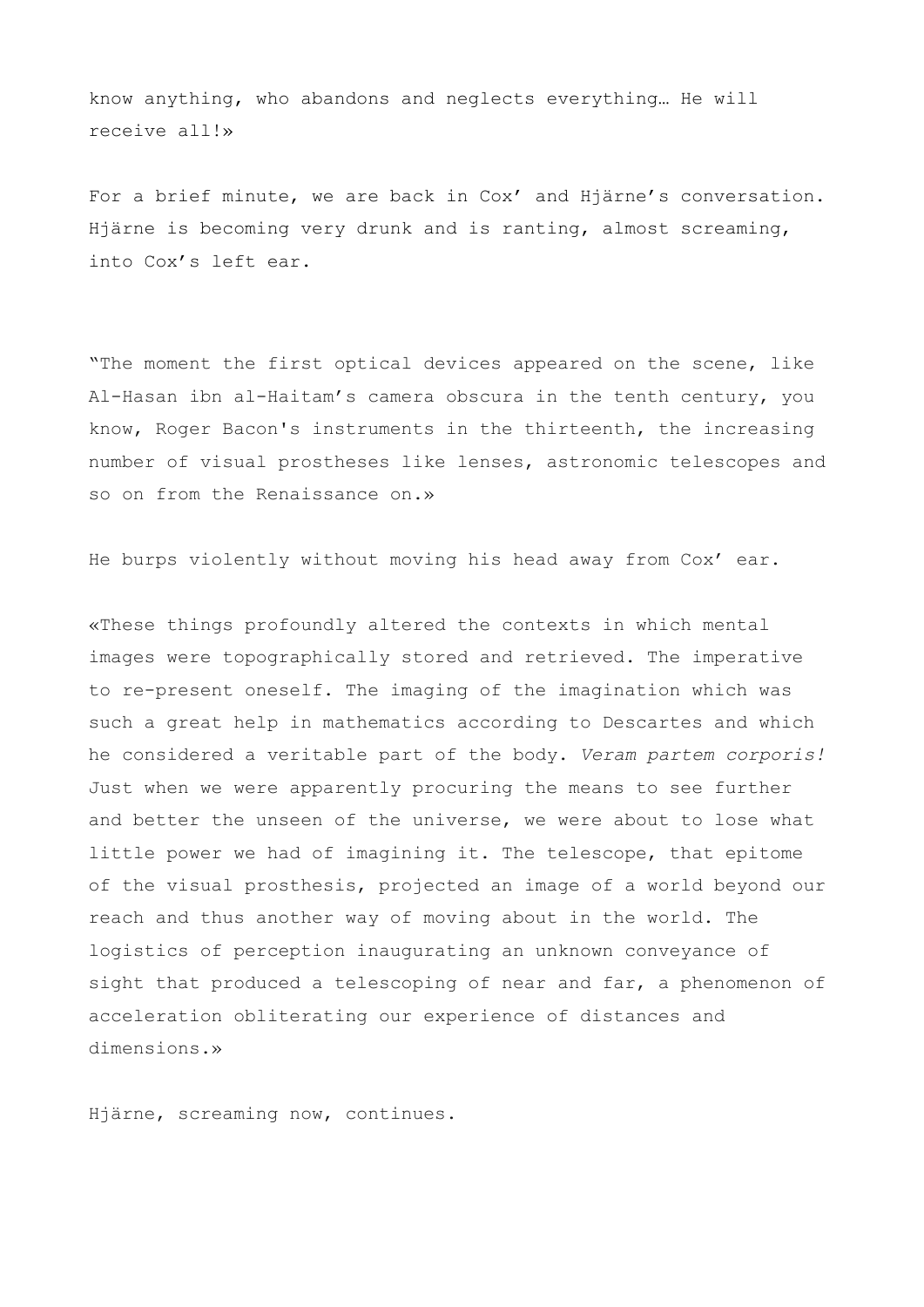«You don't get that in Madrid, man. You don't get that in Madrid!!!»

Cox, shirtless by now, starts further undressing as the spotlight shifts back to the Swedish admiral/count and his new friends. Almost every female guest, except Fielding which is laying in the bed with Jan, and Stewart, sitting in lotus at the top of the water slide, is flocked around them. Hamri is talking now, telling a story.

«…but that's a long digression to save for another day! What's funny is, Marvin Gaye, right? Marvin Gaye changed his surname from *Gay* to *Gaye* so his name wouldn't be so gay! He was born *Gay! Ha ha ha ha ha ha!*

Everyone laughs.

De Sade has joined them in hope of some *trickle down-attention* from the ladies. Finally, he succeeds in getting a word in the conversation.

«Y-yes… He he… I mean… S-stigma… What man with respect for himself can endure the gruesome shackles of all that is stigma? You know, the Greeks, who, as we all know, were strong on visual aids, actually originated the term stigma to refer to bodily signs designed to expose something unusual and bad about the moral status of the signifier. The signs were cut or burnt into the body and advertised that the bearer ws a slave, a criminal, or a traitor. A blemished person! Ritually polluted, to be avoided. Especially in public places. Later, in Christian times, two layers of metaphor were added to the term. The first referred to bodily signs of holy grace that took the form of eruptive blossoms on the skin. The second, a medical allusion to this religious allusion, referred to bodily signs of physical disorder.»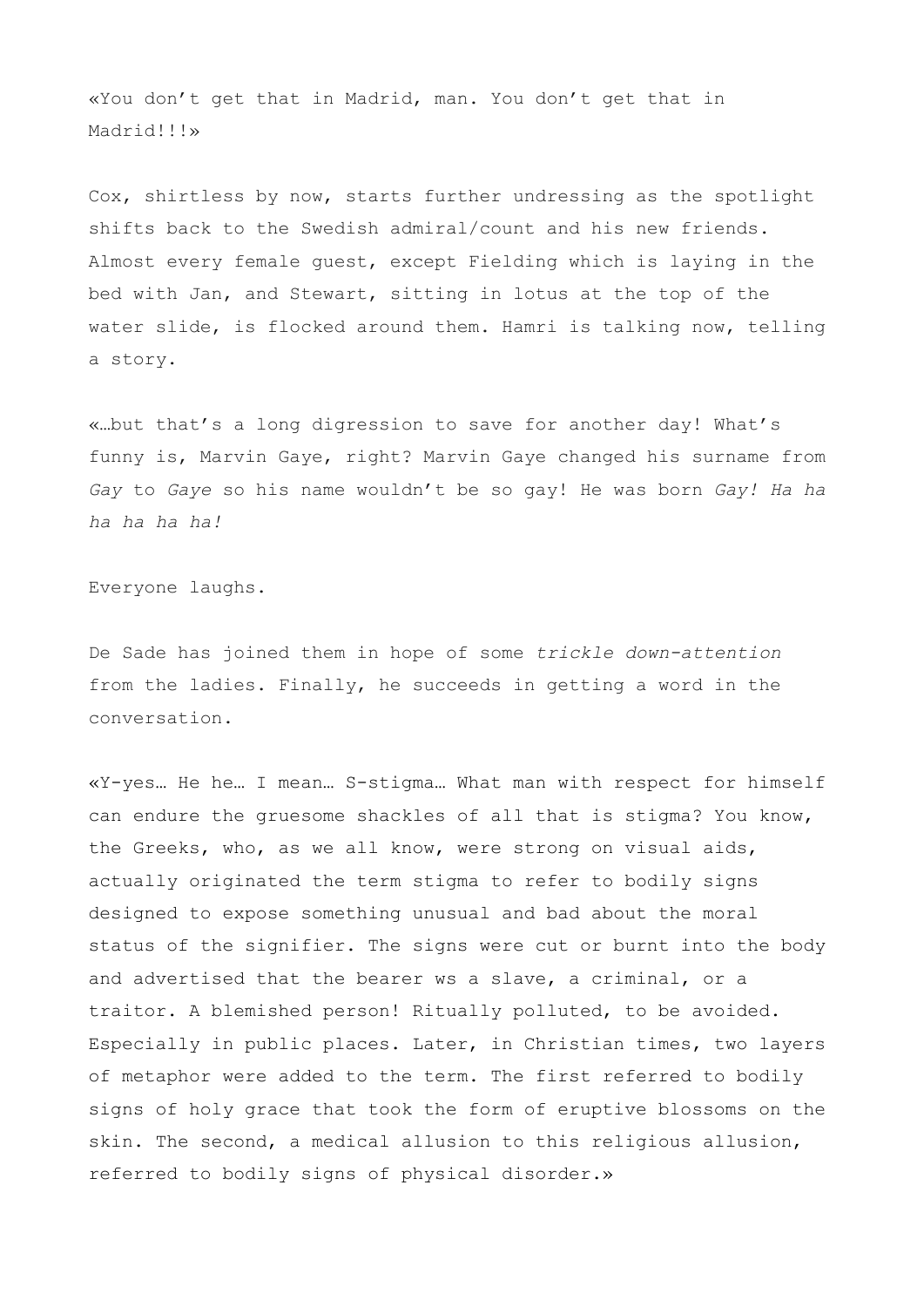A moment of awkward silence extends to a full minute.

Ehrensvärd breaks the silence.

«Yeah, yeah… Nothing wrong with a little silence, don't you agree, ladies?»

His hand is around the Russian gymnasts waist now and she is leaning on his shoulder.

«I mean, the 21st century is pre-eminently and in all the senses of the word a time of speech. Bla bla bla bla bla bla! It doesn't stop, you know? One of the chief characteristics of this world is noise. Nothing is more noisy than the modern man. He *likes* noise! Noise is his passion, his life, his atmosphere, så att säga. Publicity replaces for him a thousand other passions which die, stifled by this supreme passion, så att säga. The 21st century talks, weeps, cries, boasts, despairs. It makes a show-window, så att säga, of everything. This century which detests secret confession bursts out every moment into public confession!»

Every single one of the ladies giggles in unison. The spotlight moves to one corner of the pool where Meyerhold, The King, Dumas and Balzac is sitting around, staring enviously at Ehrensvärd, Mohamed and the Coffee King, surrounded by all the women and also de Sade. The sight of Ehrensvärd's hand around Kabaeva's waist is a painful one for poor Meyerhold. A feeling of unendurable jealousy grows in his stomach. His weak spot for gymnast girls has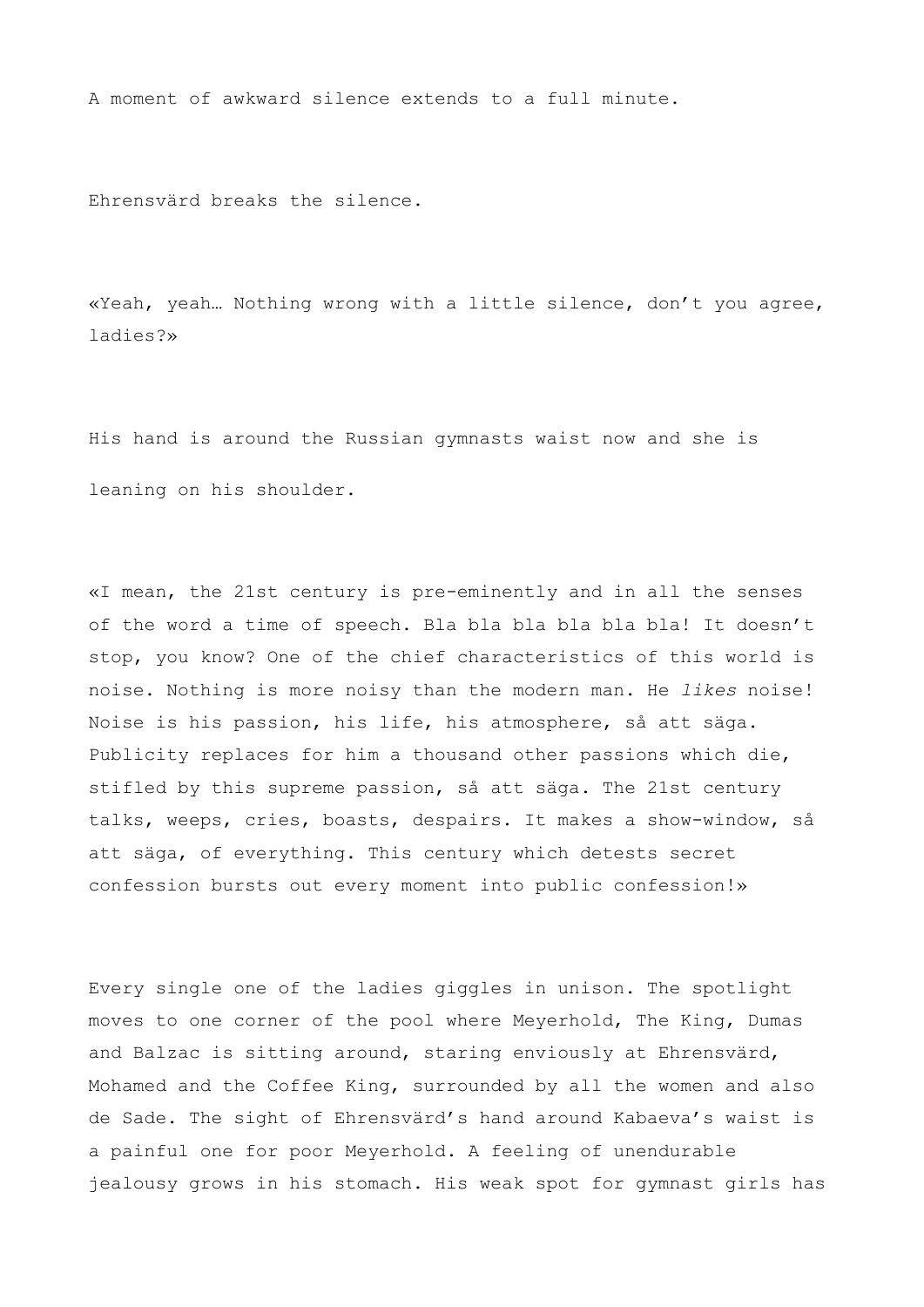been a lifelong battle, and also a never realized fantasy. Only in his work at the theater has he had the pleasure of getting to tell a gym-girl what to do for him. Balzac has his eyes on Freytag Loringhoven who is dressed in a huge and intricately ornamented feathered hat, a striped bathing suit and a mini skirt. Mohamed Hamri and her seems to be getting along particularly well. Honoré sighs.

«What a woman. What beauty, what grace. Style! She is truly breathtaking, isn't she? Out of all the lovely ladies present this fine afternoon, no one comes close to her discernment for style. Nothing attracts me more than a women who understands that to dress well is to dress in one's own life, turned towards one's own life and away from death. The well dressed woman shows more consideration for the world than regard for the depth of the abyss.»

Salomon, Dumas and Meyerhold is not listening. Dumas has his eyes on Bokken, who's now holding hands with Mike «The Situation», and King Salomon is staring at Cher, who is making out with Wendelboe. Honoré continues.

«Her elegance is the perfection of outer and material life. The art of spending one's income as a woman of wit. Or even the science that teaches her to do nothing like anyone else while appearing to do everything just like them. Perhaps even better! It is the development of grace and taste in everything that belongs to us and that surrounds us. This woman is an artist of divine brilliance just by her sheer existence.»

Salomon snaps out of his fixated gaze.

«Did you say Cher?»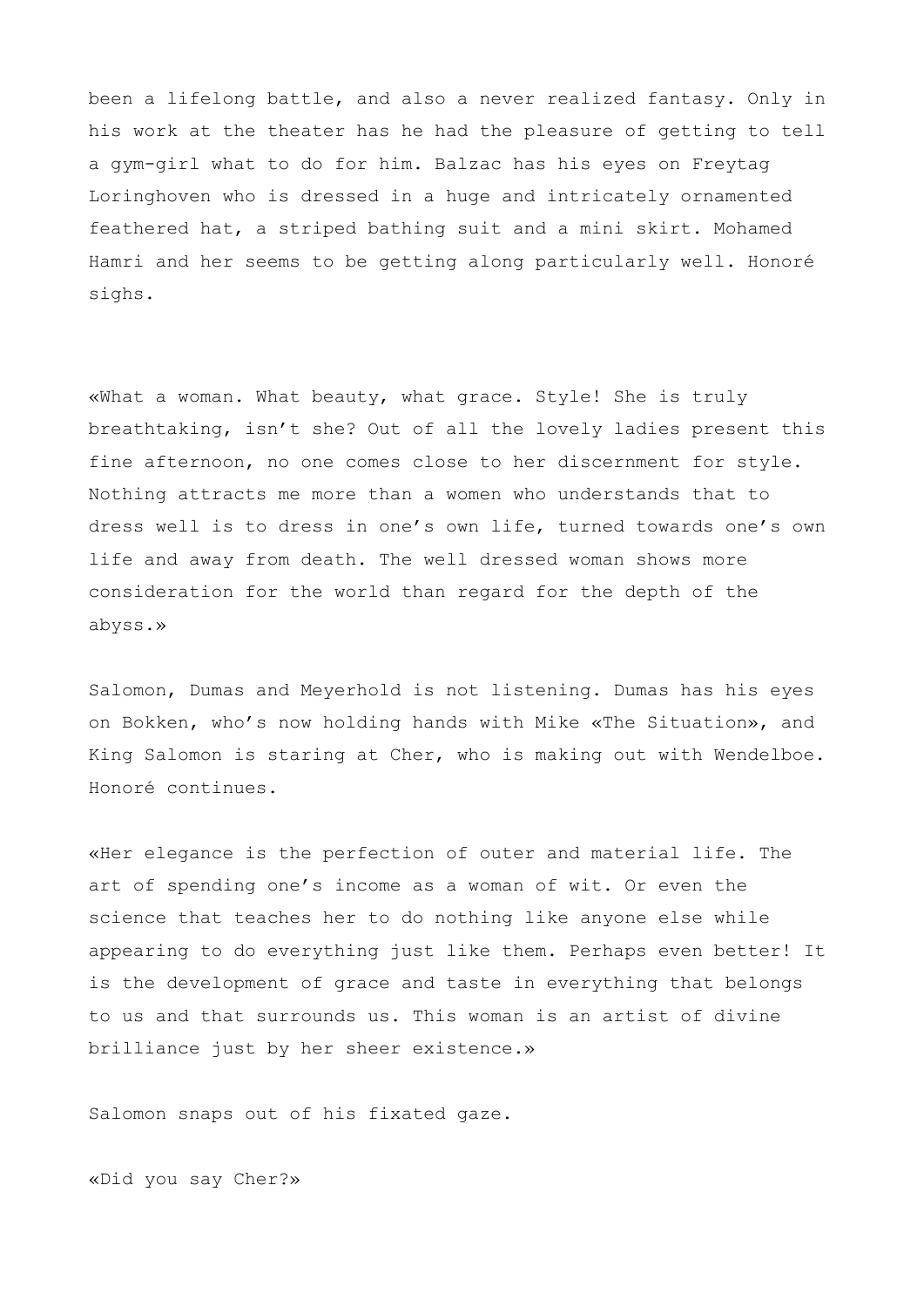For a second, the spotlight moves abruptly to Stewart, who is still sitting in lotus at the top of the water slide with a blank stare. She is reciting a poem to herself.

«The bells ringing profusely, head for the higher ground I saw the sea just disappear tsunami rushing without a sound

Torrents, tidal sweeps through all families ripped apart never seen again, ripping up everything in its path deadly waters take lives with free rein»

The spotlight moves back to King Salomon, Dumas, Meyerhold and Balzac, now sitting silently in a collective state of severe, torture-like jealousy. The King breaks the silence.

«Screw this. To hell with this. I'm done. I can't do this. Making a move *in this economy* is like moving a piano to the alps. Those guys got to go. This is nothing else than unbearable. They got to go. Without the women, that is!»

Meyerhold snaps out of his fixated gaze.

«Aren't you married, anyways?»

The King snorts in a ridiculing manner.

«Well, yes - to about six hundred different women, you absolute numbskull! Infidelity is not part of my, or any of my wives, vocabulary. Cope, halfwit. Should we do something to get these guys moving or no? We have been sitting in this tub for, what, three hours? My ballsack is the least wrinkled part of my body at this point.»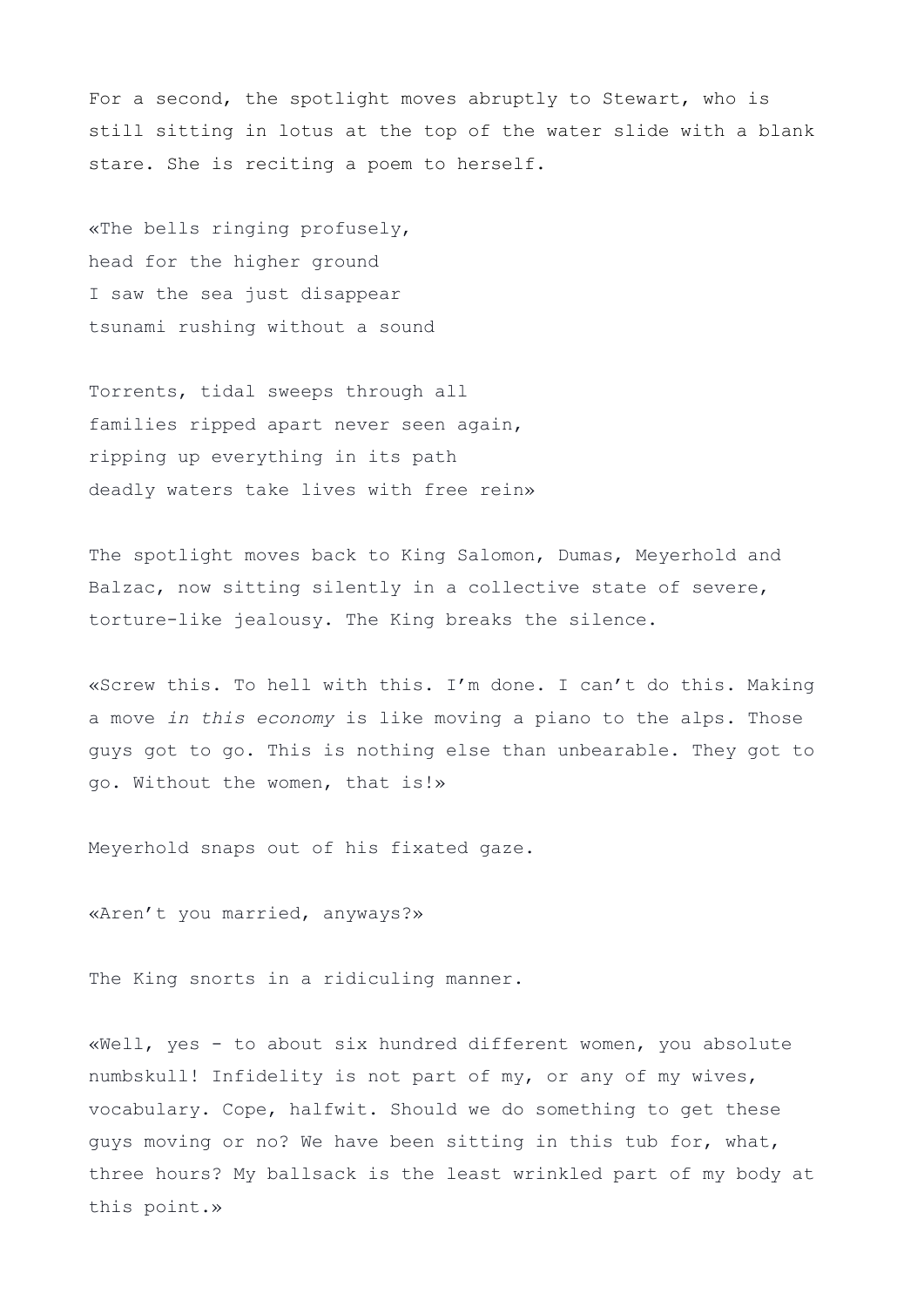Balzac snaps out of his fixated gaze by the sound of his name.

«Huh?»

The King continues.

«Those guys got to go. I'm not doing this any longer. We're manifesting the damn *Seducers Diary* here. The night is young. They're going, or I'm going. Let's just fucking kill them, no? What is there to lose? There is something about this party, something dreamlike. This is the moment were we realize that we are in fact dreaming, and therefore, anything is possible. I say we fucking kill them. Hamri, Mike, Wendelboe and the Count. They fucking die and we conquer the women.»

Meyerhold, Dumas and Balzac looks at The King in disdain, all curiously amused at his sudden emotional eruption. Dumas lets the silence hang for a second before responding.

«*They fucking die and we conquer the women.* My god. Literature at its finest, your Highness. I'm in. What's the game plan, Mr. Hecatomb?»

The guys laugh optimistically.

The spotlight moves back to Stewart. She continues her poetry recital.

«The devastation as it starts to recede bird sounds gone as in a total eclipse, the thick mud churned in places we People in pain, hurting, a total apocalypse

Now, let's pick up people that drowned the church bells on the hill definitely saved,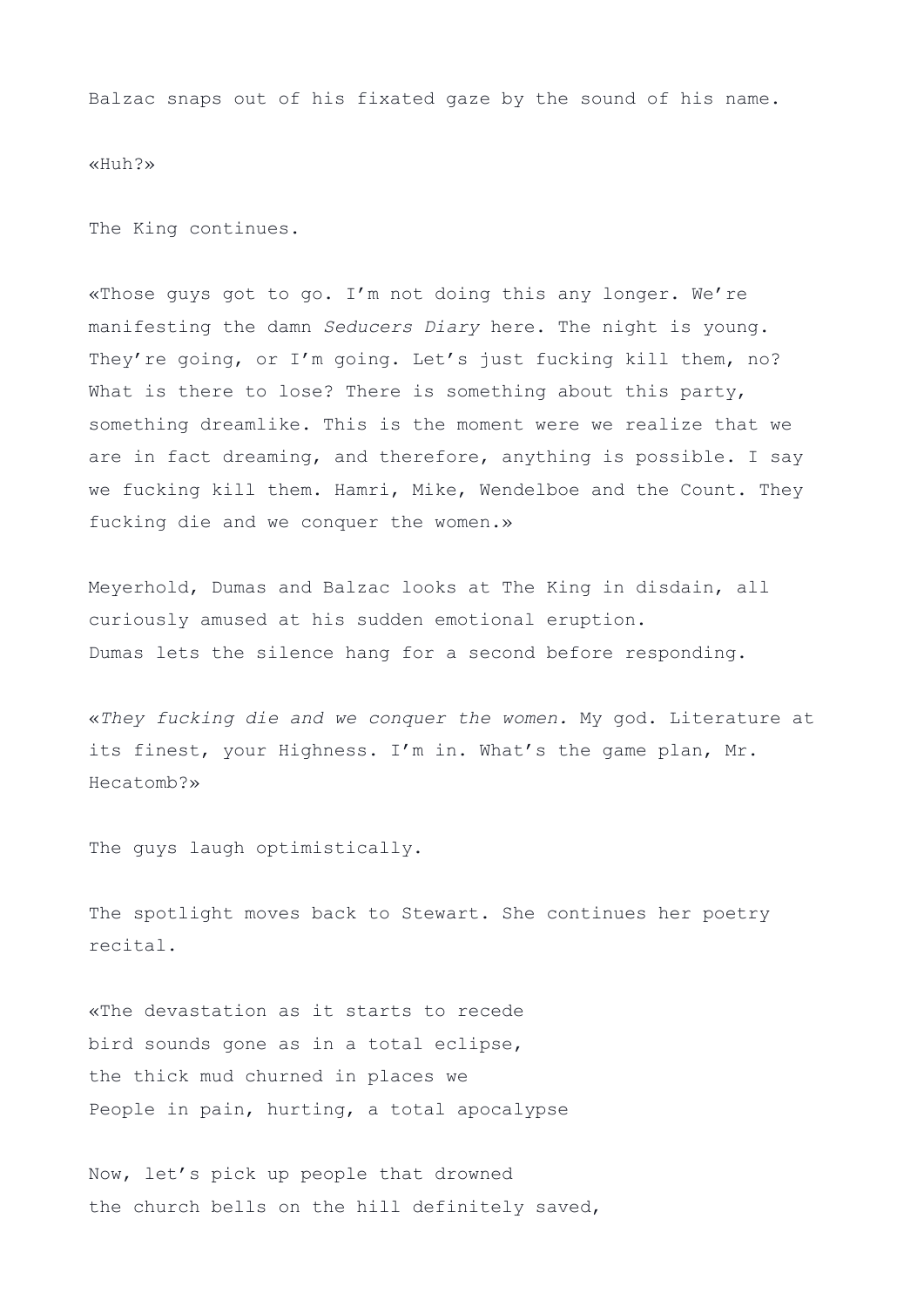never to forget the decimation of the water forever on my memories this horror engraved»

A melancholic smile paints her face before she, with a howling gag loud enough to adjourn every ongoing conversation, barfs on herself and an uncanny amount of liquid runs down her body, down the waterslide and into the pool. Everyone, especially the Italians and Mr. Armstrong, are immediately alarmed and relentlessly disgusted and as Louise Varèse starts vomiting before successfully fleeing the exceedingly contaminated tub, a chain reaction begins. Aukrust follows, then Meister Bertram, then Bastein-Lapage, then Pittoni, then Jablome, then Louis Moe. There is vomit everywhere. The bath water is cloudy. De Sade decides this is a nice time for a swim and dives military-style into the tub with a gaping mouth. Everyone else is pissed and disgusted. Everyone is either vomiting or trying not to. Lance has gotten into a fist fight with the Le Nain-bros over a clean towel. After knocking both out cold, he grabs Han Van Meegeren by the neck, puts him in a Kimura armlock and starts a rant thunderous enough to temporarily punctuate the vomiting paroxysm.¨

The whole stage lights up brightly.

«Pain is temporary. It may last a minute, or an hour, or a day, or a year, but eventually it will subside and something else will take its place. If we quit, however, it lasts forever. Listen closely: This is not where the party ends - this is where it starts! Who's with me?»

The turmoil has awaken Haudemann and Fielding who fell asleep hours ago in the water fountain, getting shoulder massages from the pouring water. Jan also stars vomiting by the sight and smell of the scene. He stutters, confused.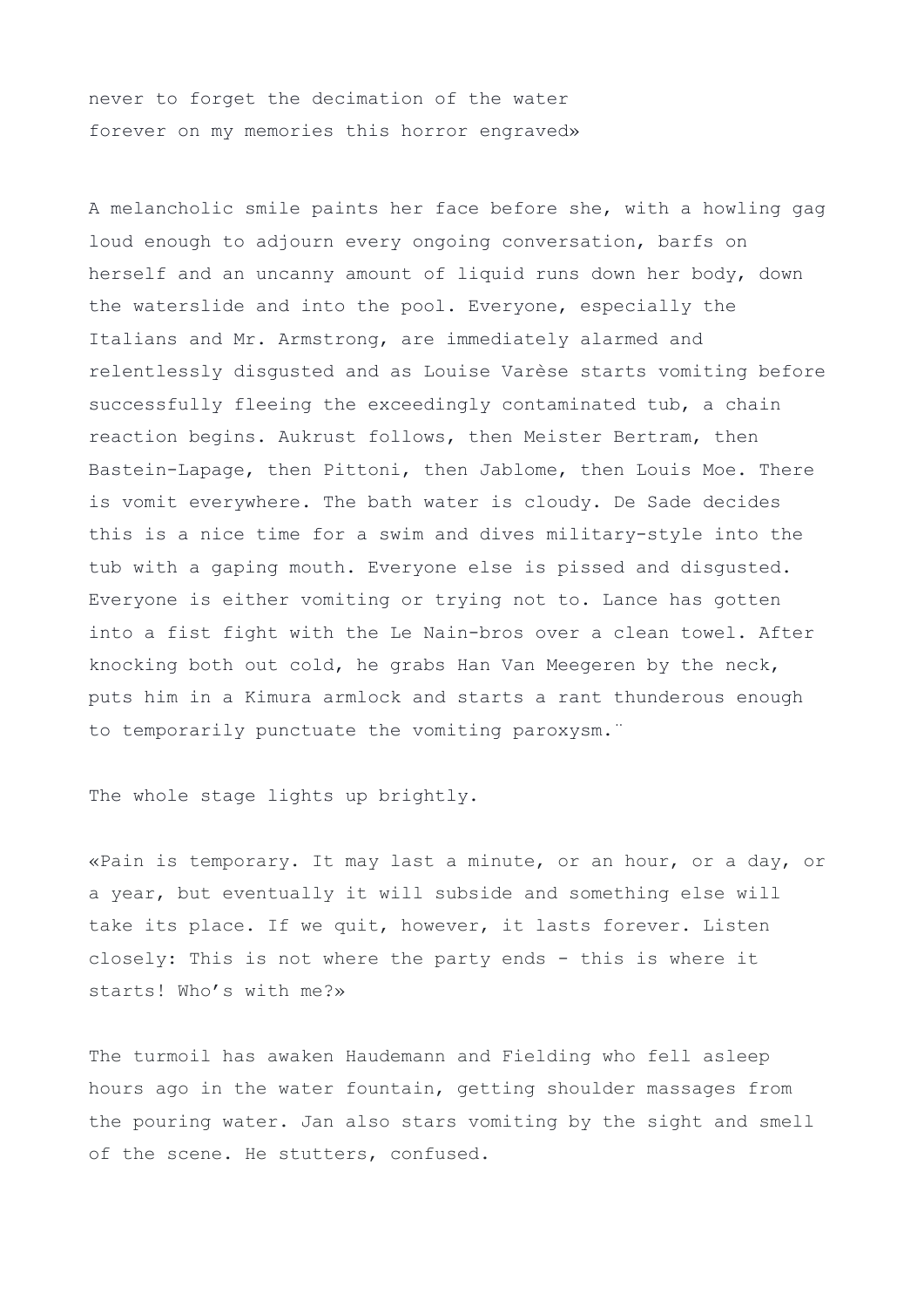«What… My god… What is going on?»

The contaminated fountain water has made a full circuit and is now pouring over him and Fielding, splashing everywhere. They continue to vomit as they desperately crawl out of the fountain.

Mr. Armstrong is still amped.

«I'll tell you what the fuck is going on! Don't let me repeat myself - this is where the fucking party starts! Life should not be a journey to the grave with the intention of arriving safely in a pretty and well preserved body, but rather to skid in broadside in a cloud of smoke, thoroughly used up, totally worn out, and loudly proclaiming *wow! What a ride!* This should, and will, be a night we won't remember with friends we'll never forget! I hate to advocate drugs, alcohol, violence, or insanity to anyone, but they've always worked for me!"

He releases Han Van Meegeren from the armlock, knees him in the stomach and throws him into the pool. He drowns silently, perhaps already dead. Mr. Armstrong continues.

«That's how we do it. American way, baby! Now, speaking of fucking drugs. Who's cash ready? Haudemann, aren't you worth like seven billi's, or something? Big time invester, aren't you? Tell you what - how about you invest some pocket change into this fucking party? My guy can probably be here with a half-ounce of Peruvian face candy within the next thirty! Get it moving brother, let's turn those pockets inside out!»

Jan is not necessarily shy on the idea of fetching some gear and keeping the party rolling, but the rhetorics and attitude of Lance's alpha-moment has made him feel disrespected. He is hit by a sudden feeling of absolute rage. He reaches for his Bottega Veneta-dufflebag, unzips it and reveals its contents for everyone,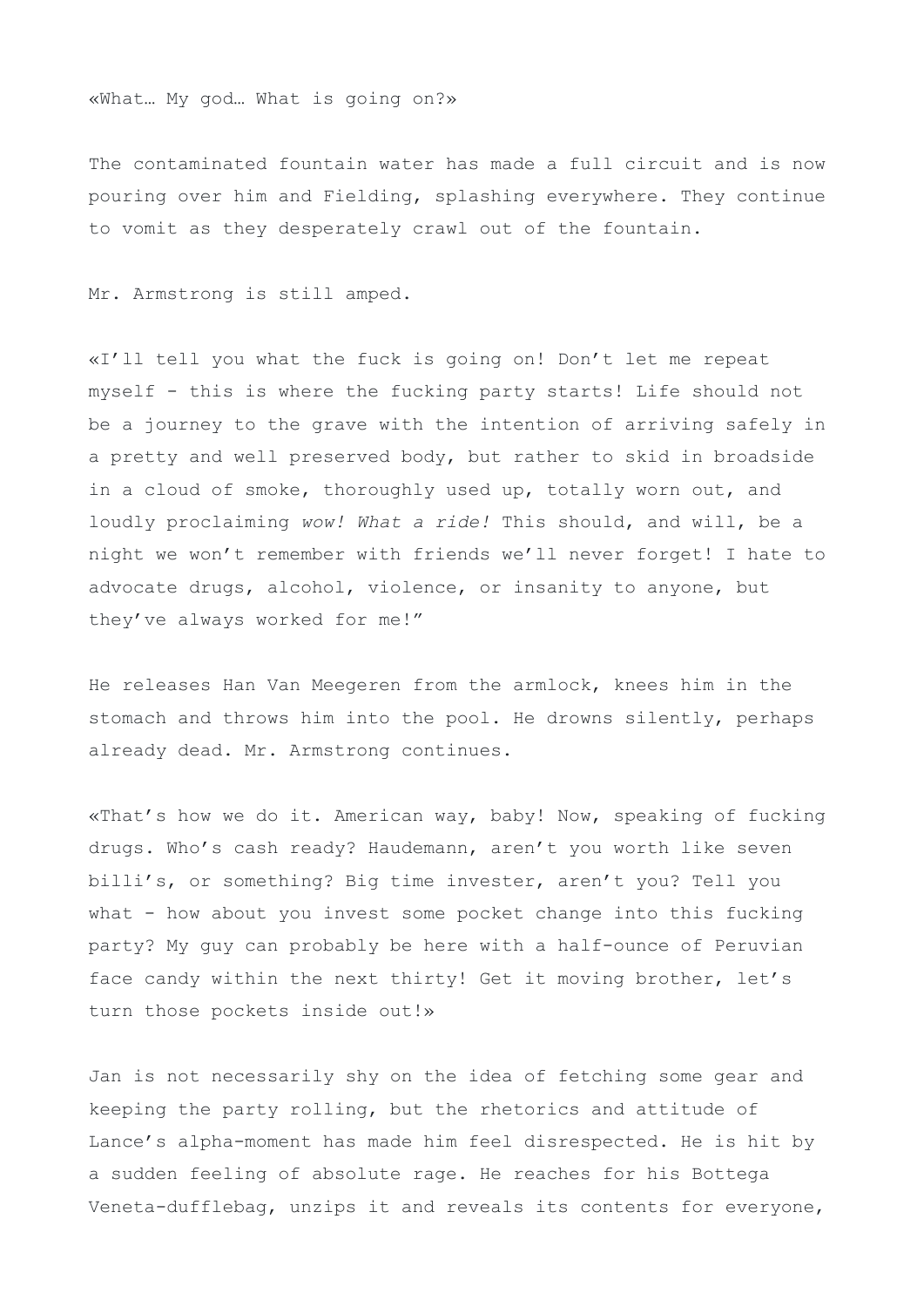who is not fainted or busy vomiting, to see. There us kilos of bankfresh Euro notes and also his dirty tennis clothes. He looks around, agitated, before starting a screeching rant.

«You wan't to get the party going? I'll show you sorry peasants how to start a fucking party. You wan't to see a party? You wan't investment? I'll show you what investing looks like, you fuckface. Watch out, villagers! Protect your crops! Here comes the fucking storm!»

Jan starts frantically throwing stacks of Euro notes around him. Making it rain. Within seconds, the ground, the pool, the patio, the whole stage, is carpeted by cash. A new manic frenzy erupts as everyone, except Stewart who is still on top of the water slide with a tranquil look on her face, starts fighting for the raining cash as they slip and slide around the vomit infused stage.

Jan laughs in ecstasy as he stands around enjoying the show. Pittoni slips by the edge of the pool and falls to his death as his skull is crushed into the mosaic pool ledge. Jan laughs.

«Did your mother never tell you not to run around the pool? Ha ha ha ha. Slowly now, slowly, guys! Ha ha!»

He continues to throw cash around and it's like gasoline on a campfire. The mania intensifies. Several dead bodies are floating in the pool now. Others are laying around gurgling in pain, exhaustion and near-death.

Ehrensvärd, covered in blood, vomit and cash sticking to his body, severely beaten by Meyerhold, Dumas, The King and Balzac is trying to save his own life as his abusers are attacked by Lepage and Pittoni, giving him a chance to flee. He is crawling towards the house entrance, backstage that is, to hide and save his life. Jan notices him as he collapses on te doorstep.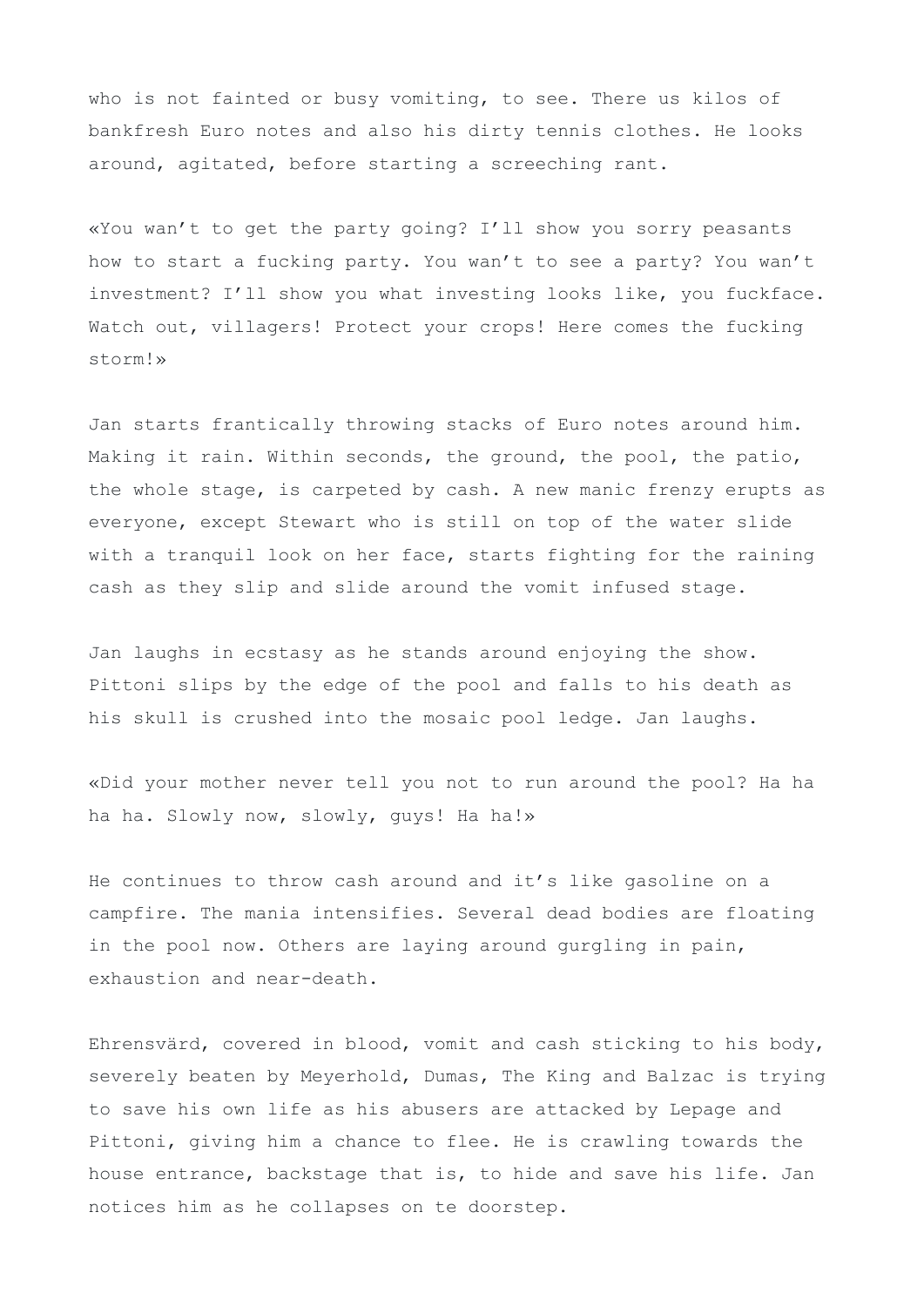«Are you okay over there Carl August? Heading inside? Such a lovely day out here! Grab me a cold one from the fridge and get back outside. Let's go, baby boy, the party is finally back on track. Actually, maybe grab a mop and some soap too! A quick swipe wouldn't hurt!

Ehrensvärd, laying on the doorstep on his stomach, gets up on his elbows, turns around, looks Jan dead in the eye and struggles to contain a sudden urge to explode into laughter. He stutters, but then, loud a clearly, delivers his final line.

——————————————————————————————————————————————————————————————————

«No soap radio!»

Everyone laughs hysterically.

The curtain closes.

Huysmans Ringheim, 2022